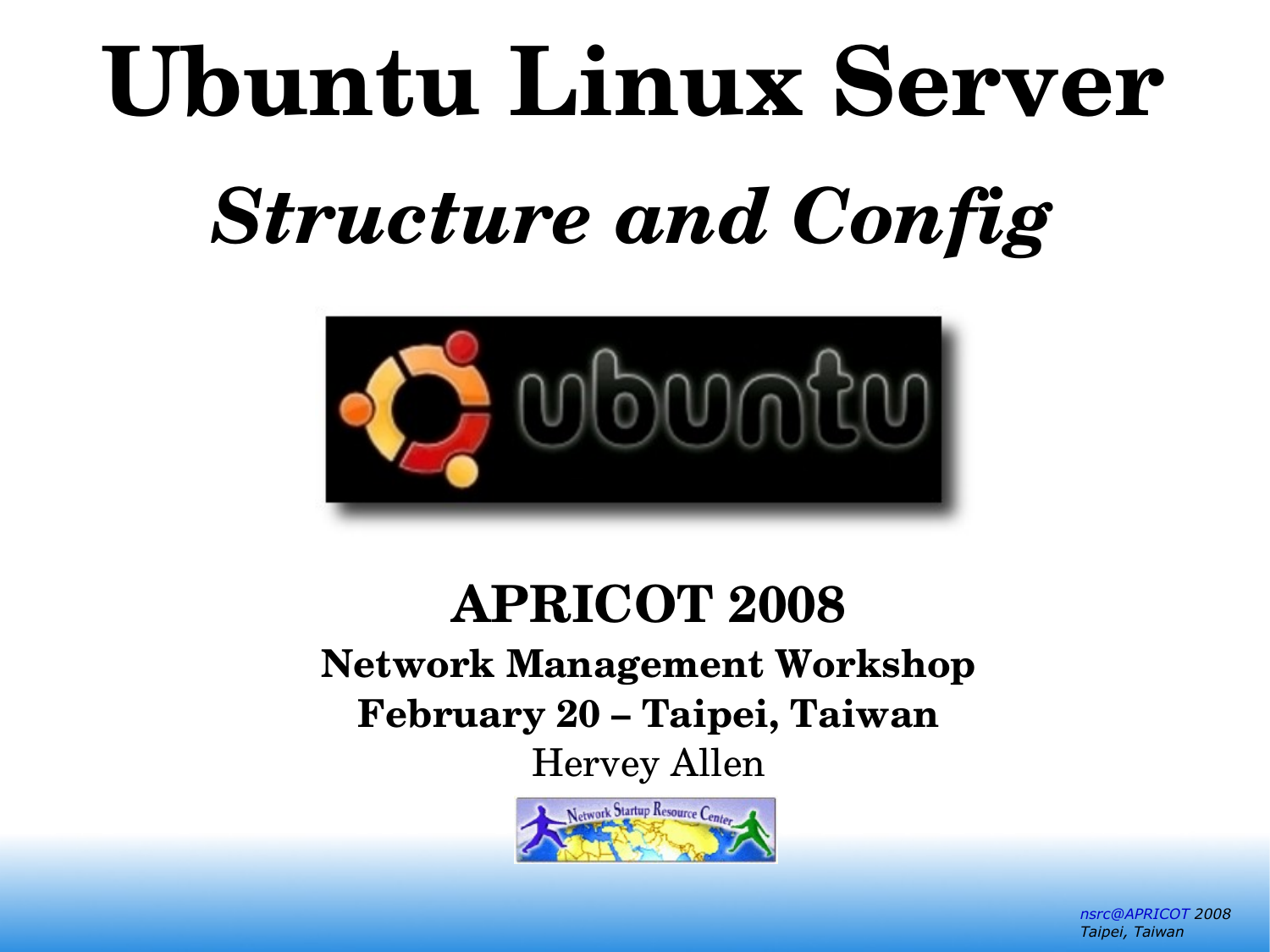### **What's Our Goal?**

- A bit of Debian & Ubuntu philosophy
- Differences from the Red Hat world
	- Package system
	- Debian's *root* philosophy
	- Tools you may need



- Installing your environment
- How the OS and services start/stop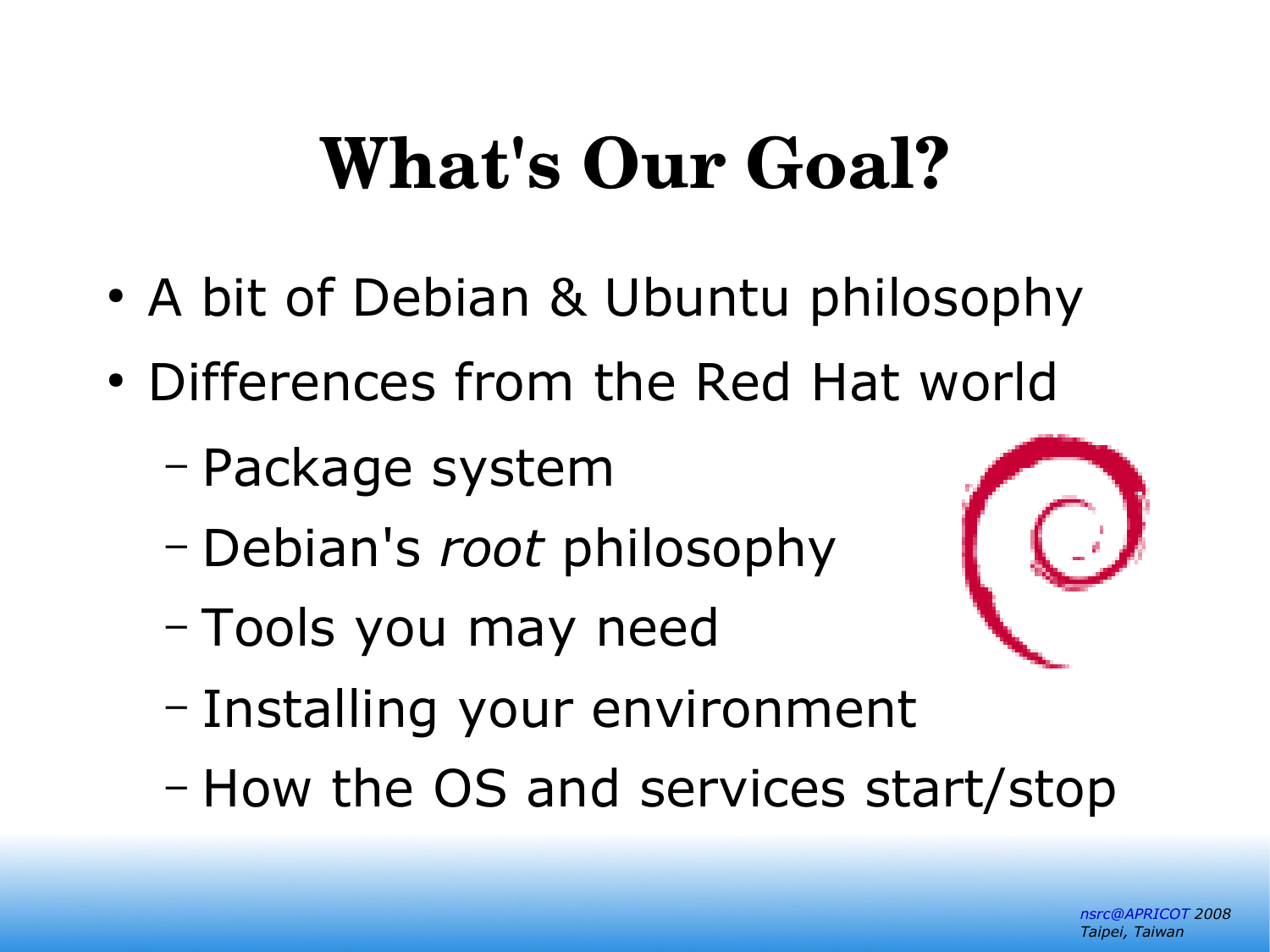### **Some Practical Matters**

- *Please do not change the root or inst passwords.*
- Questions are encouraged :-)
- Questions?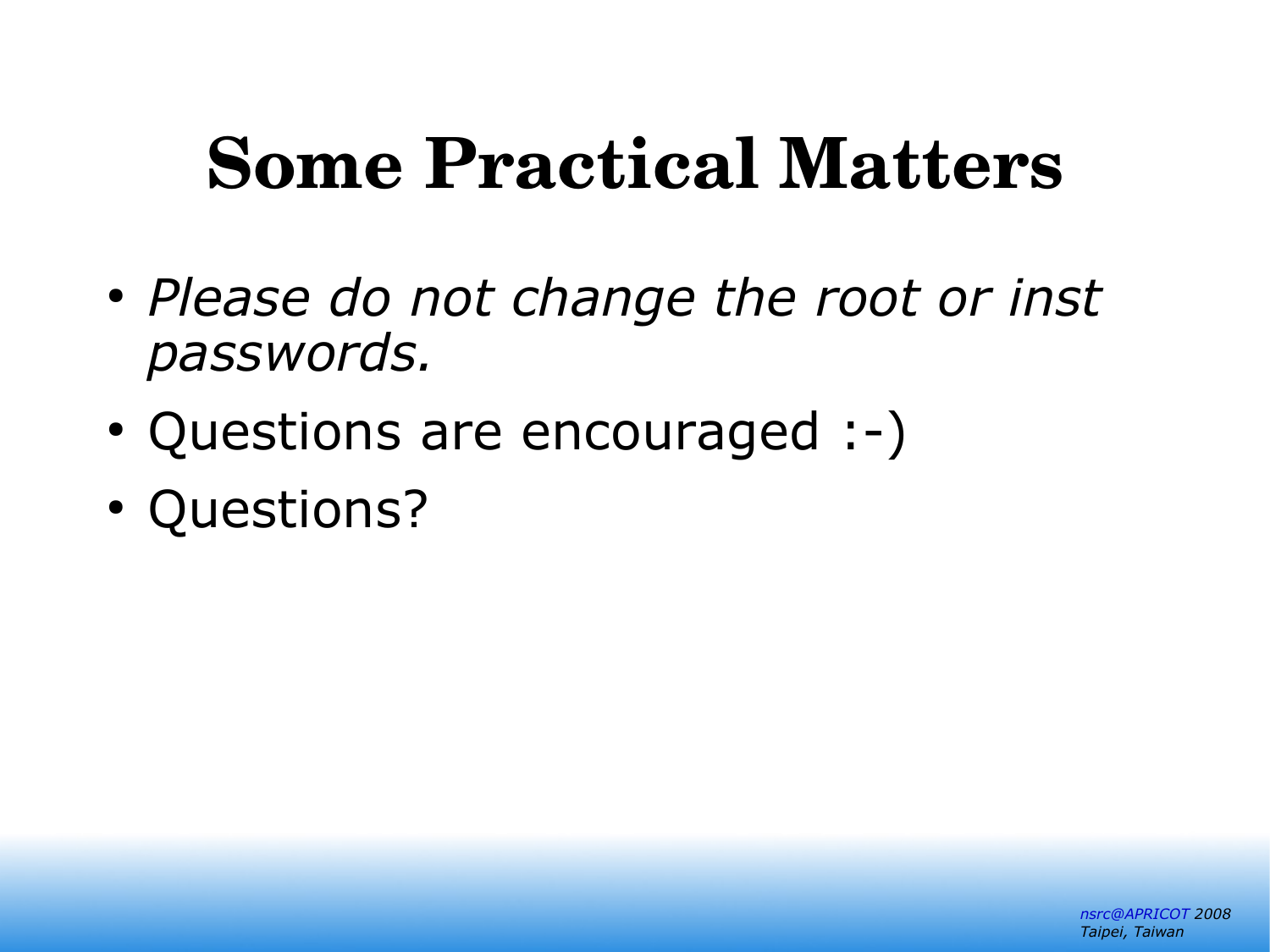### **Who We Think We Are Teaching**

A class that has already experienced or used Linux or UNIX in the real world.

We're assuming an intermediate to advanced level of knowledge.

Are we right?

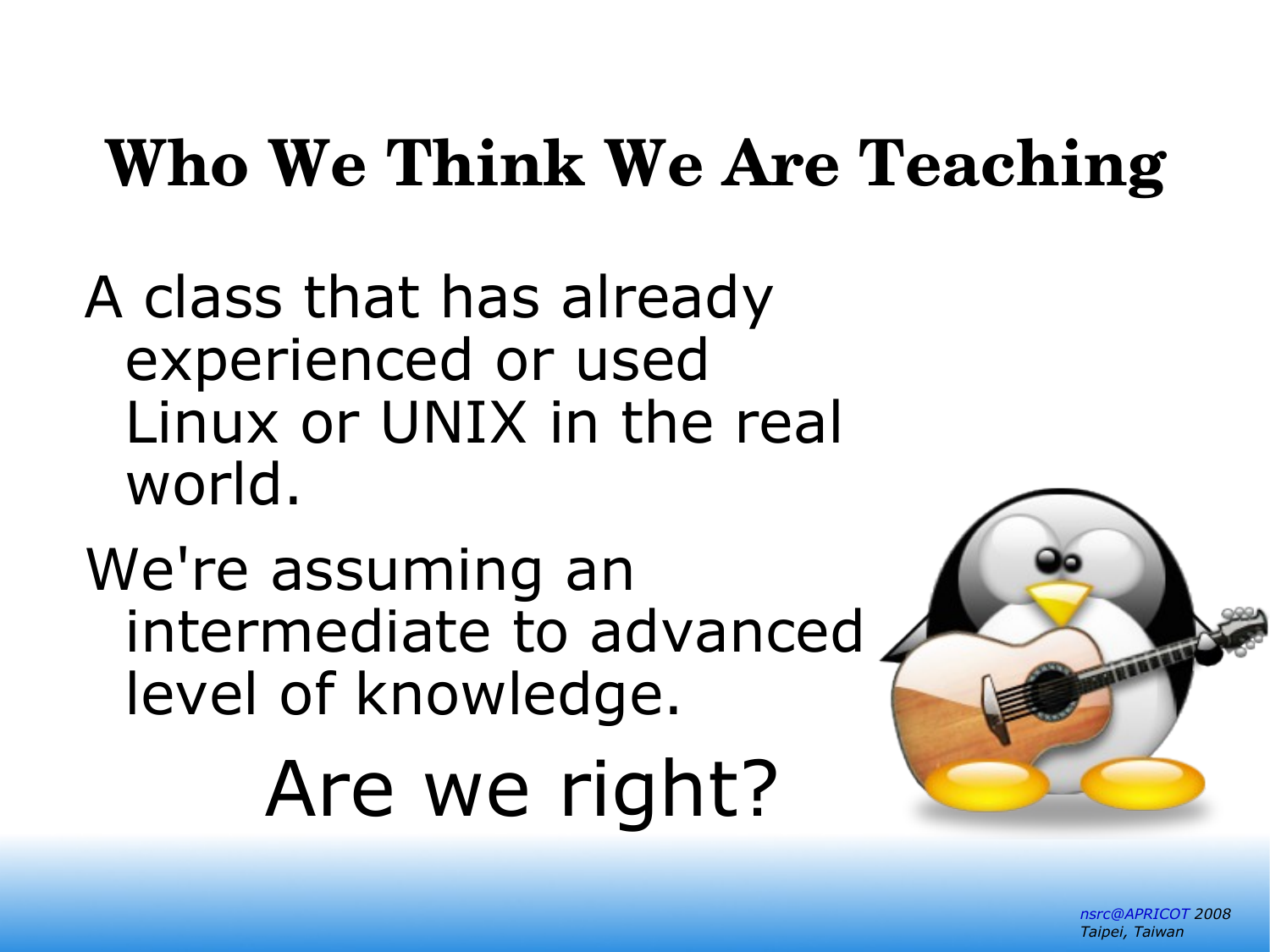### **Some Philosophy**

- Debian's conservative model
	- *Very* different from Fedora Core
- Releases and Repositories
- Ubuntu's benefactor: Mark Shuttleworth
- Desktop vs. Server vs. LTS versions
- The connection with Debian
- Restricted software and Ubuntu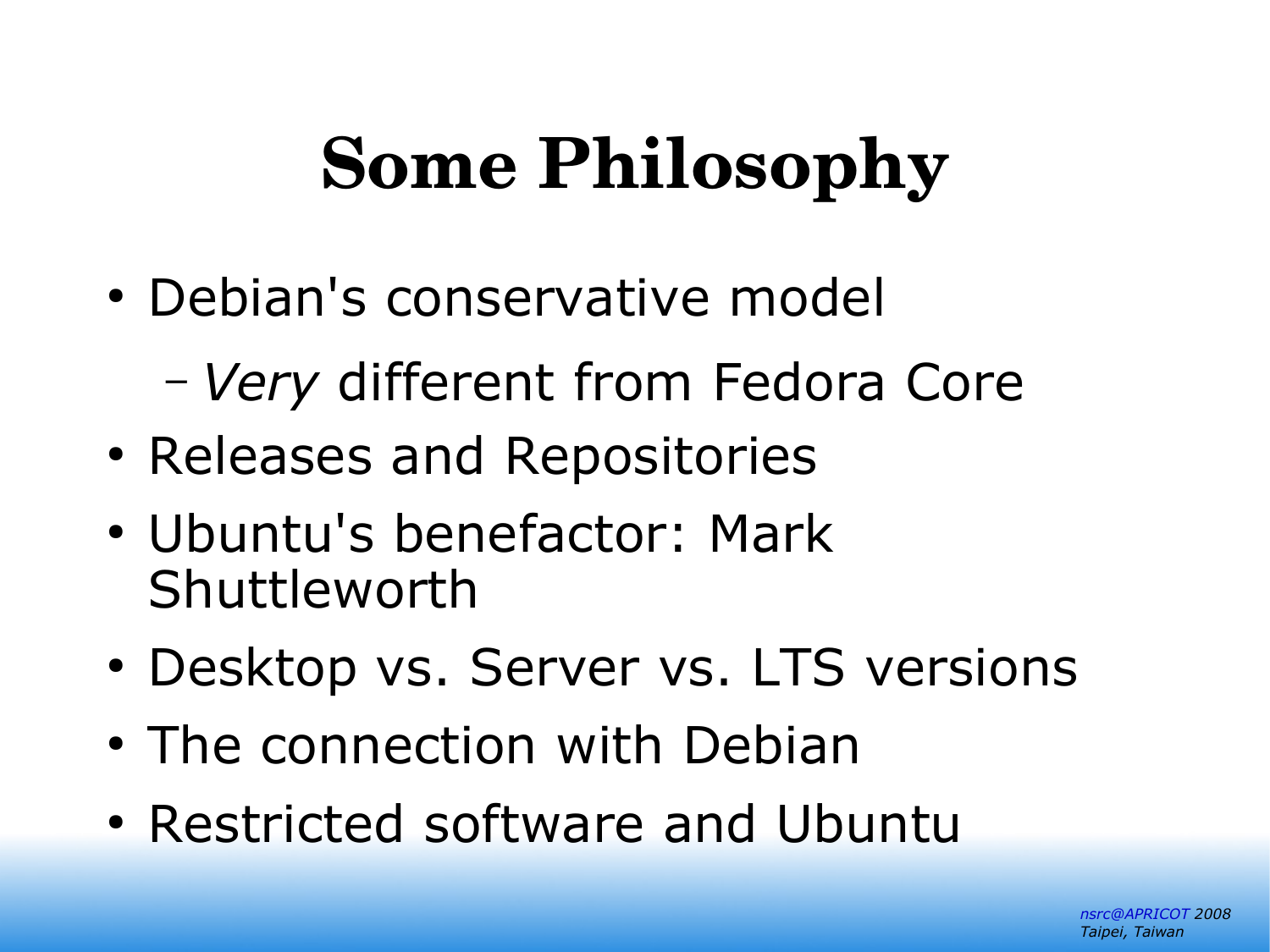### **Ubuntu Debian**

| <b>Release Name</b>                                         | Version | <b>Release Name</b> | Version |
|-------------------------------------------------------------|---------|---------------------|---------|
| <b>Warty Warthog</b>                                        | 4.1     | buzz                | 1.1     |
| Hoary Hedgehog                                              | 5.04    | rex                 | 1.2     |
| <b>Breezy Badger</b>                                        | 5.10    | bo                  | 1.3     |
| Dapper Drake*                                               | 6.06    | hamm                | 2.0     |
| <b>Edgy Eft</b>                                             | 6.10    | slink               | 2.1     |
| <b>Feisty Fawn</b>                                          | 7.04    | potato              | 2.2     |
| <b>Gutsy Gibbon</b>                                         | 7.10    | woody               | 3.0     |
|                                                             |         | sarge               | 3.1     |
| Hardy Heron**                                               | 8.04    | etch                | 4.0     |
| $*6.06$ is "LTS"<br>**8.04 is "LTS", Planned for April 2008 |         | lenny               | tba     |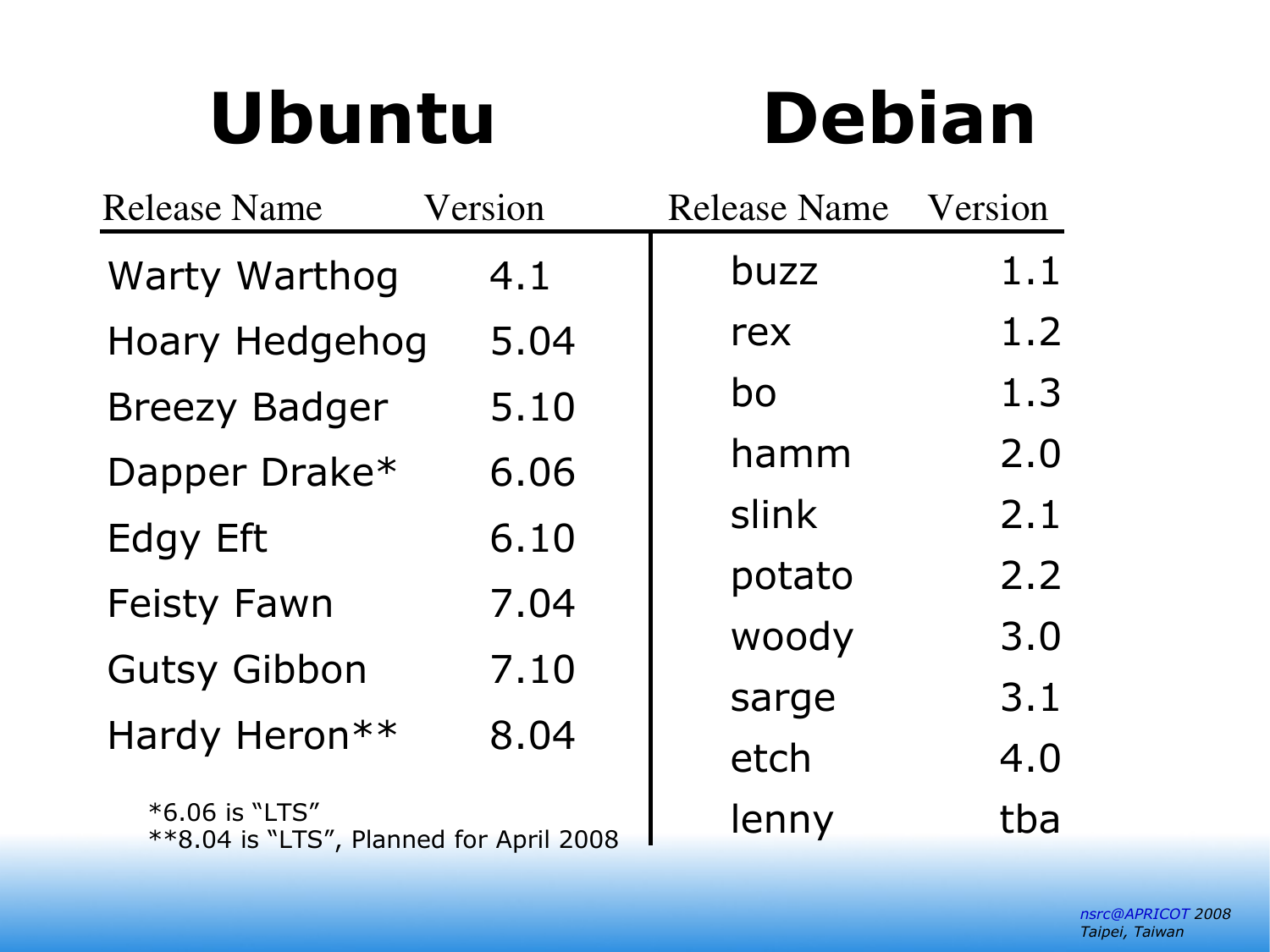### **The World of Ubuntu**

Start here:<http://www.ubuntu.com/>

#### **Server**

- "Gutsy Gibbon" 7.10 (18 month support)
- "Dapper Drake" 6.06 LTS (5 years support)

### **Desktop**

– Current are 6.06 LTS and 7.10.

Kubuntu (KDE), Edubuntu (Educational)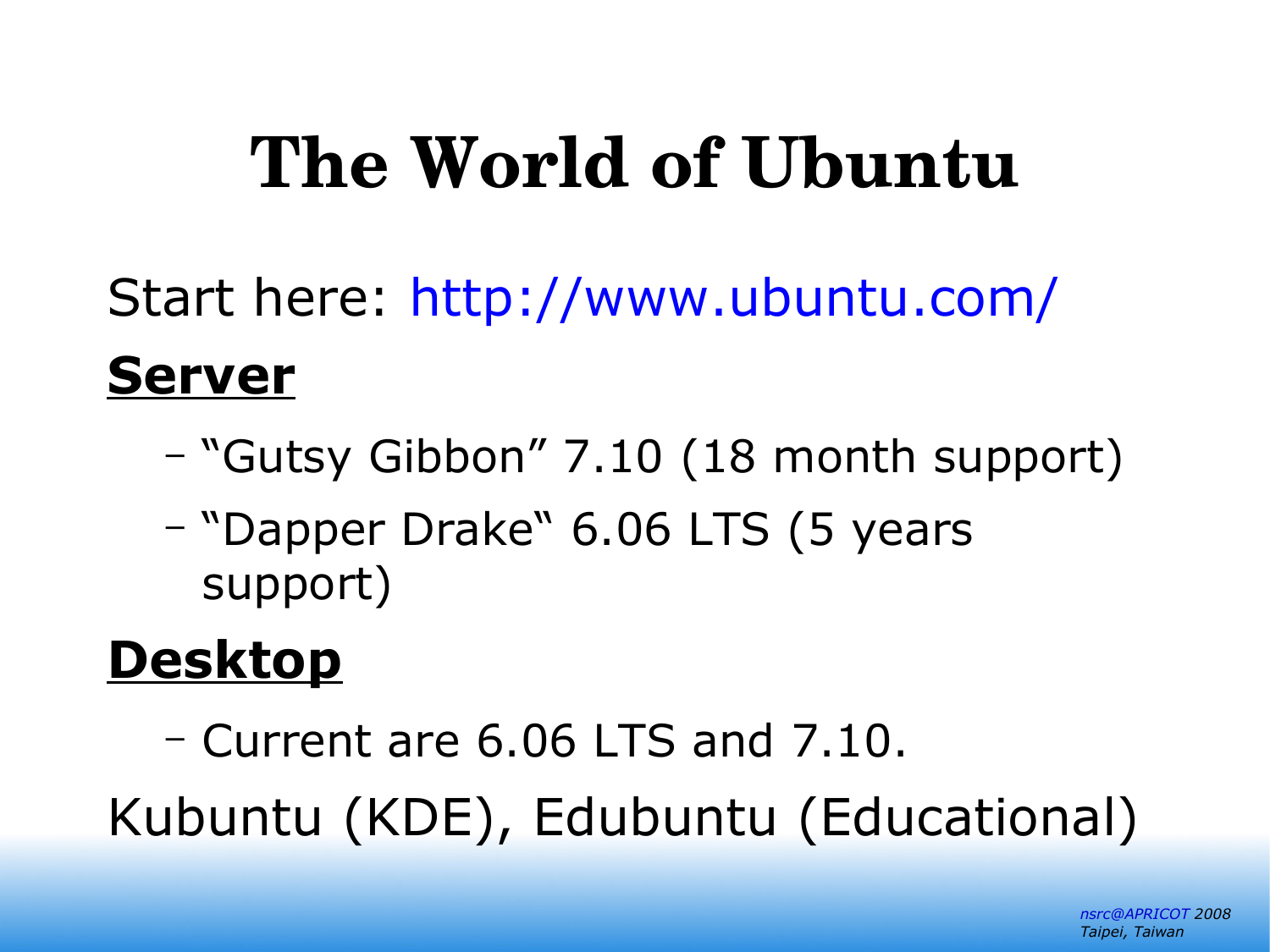# **What's Different**

- Software management
	- dpkg
	- apt (this is what we'll use)
	- apt-cache
	- aptitude
	- synaptic
	- meta-packages
	- repositories

*[nsrc@APRICOT](mailto:nsrc@APRICOT) 2008 Taipei, Taiwan*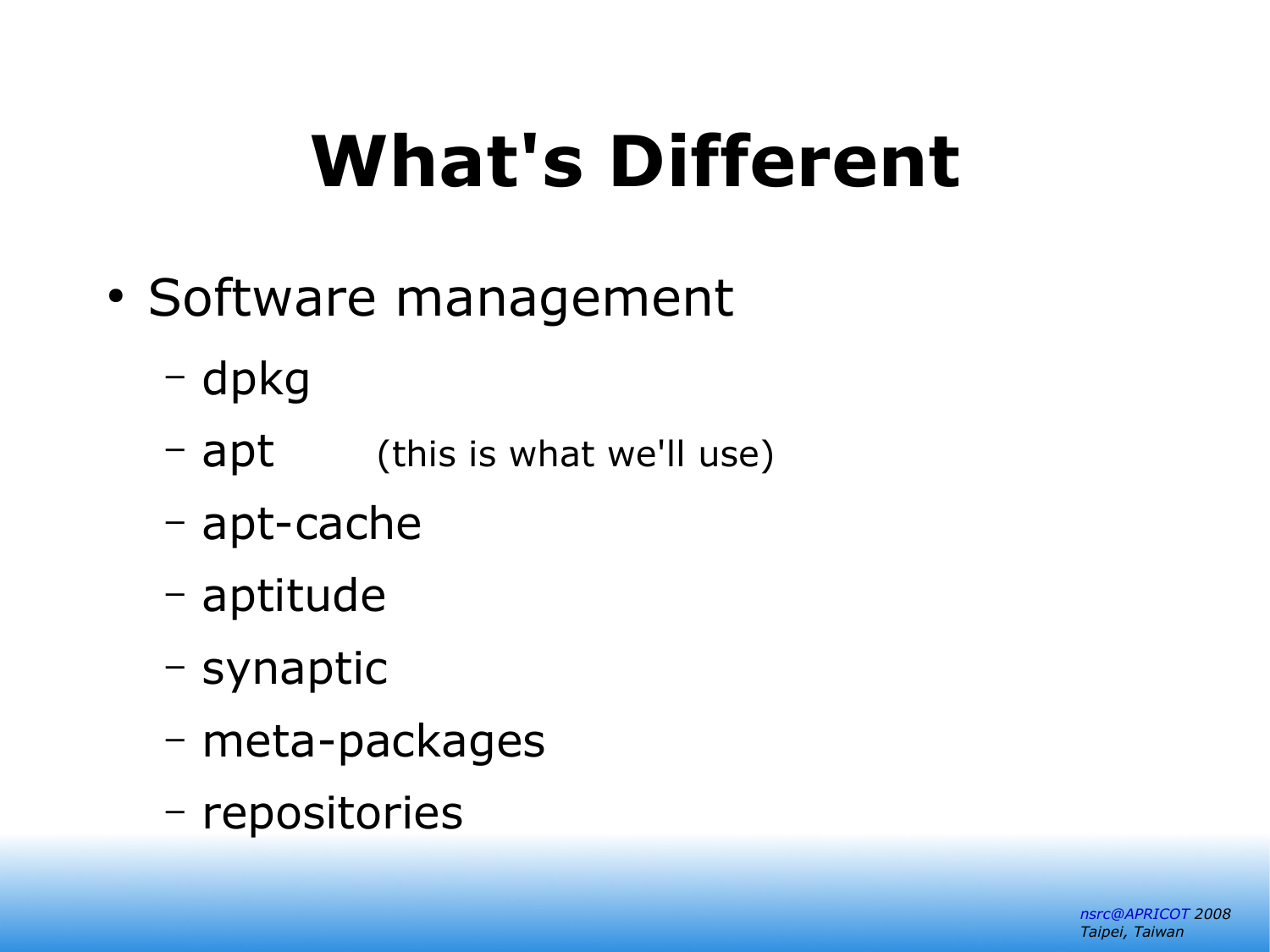# **What's Different cont.**

- Startup scripts
	- In /etc/init.d/ (System V)
	- Upon install services run!
- Controlling services
	- update-rc.d
	- sysvconfig
	- rcconf
	- rc-config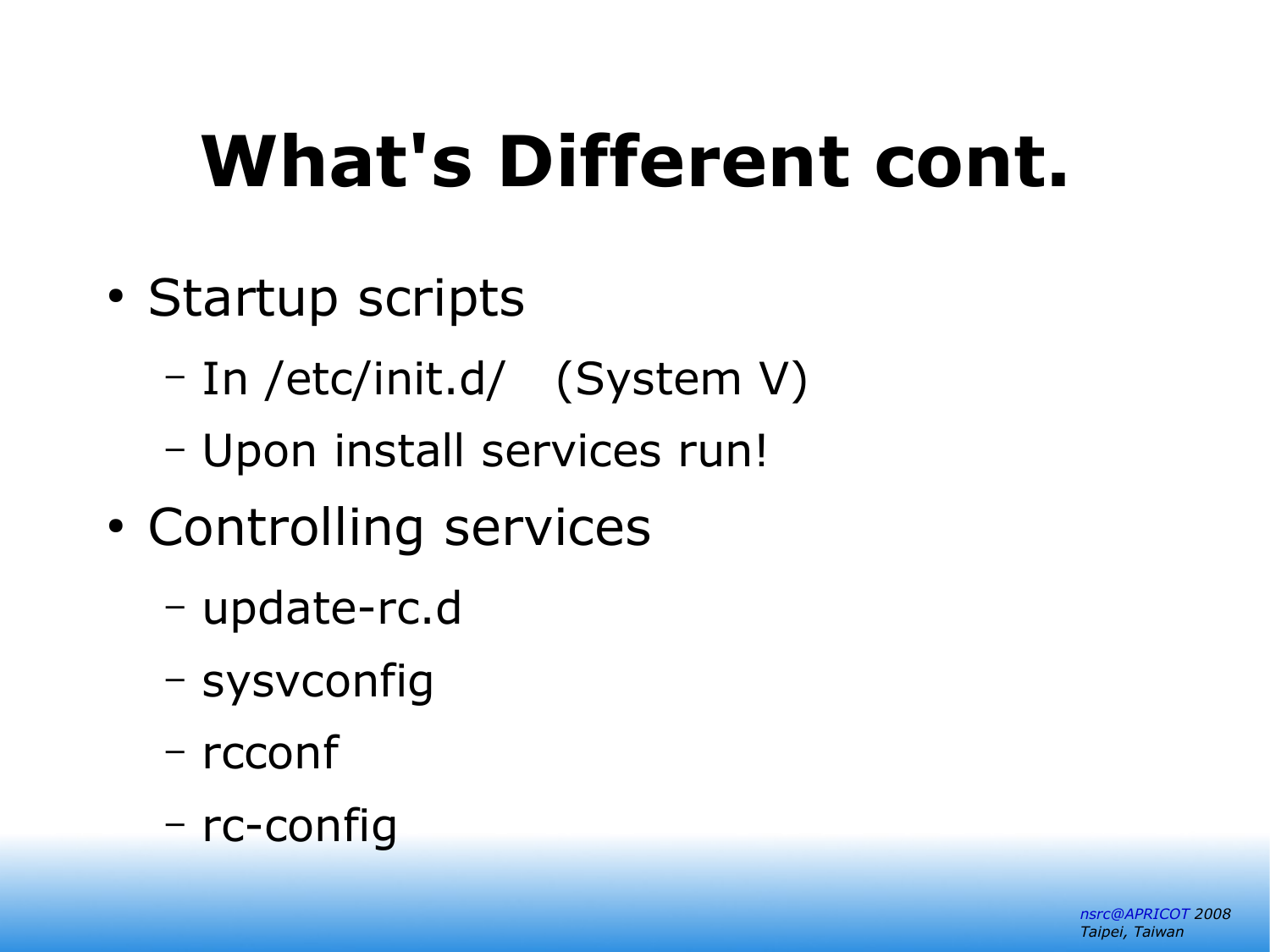# **What's Different cont.**

- Make and GCC
	- Not installed by default. Why?
	- $-18,500+$  packages
	- To get "apt-get install build-essential"
- Installation
	- Installer *really* wants to be on the net
	- Your language/location choices determine which Ubuntu mirror will be used at install.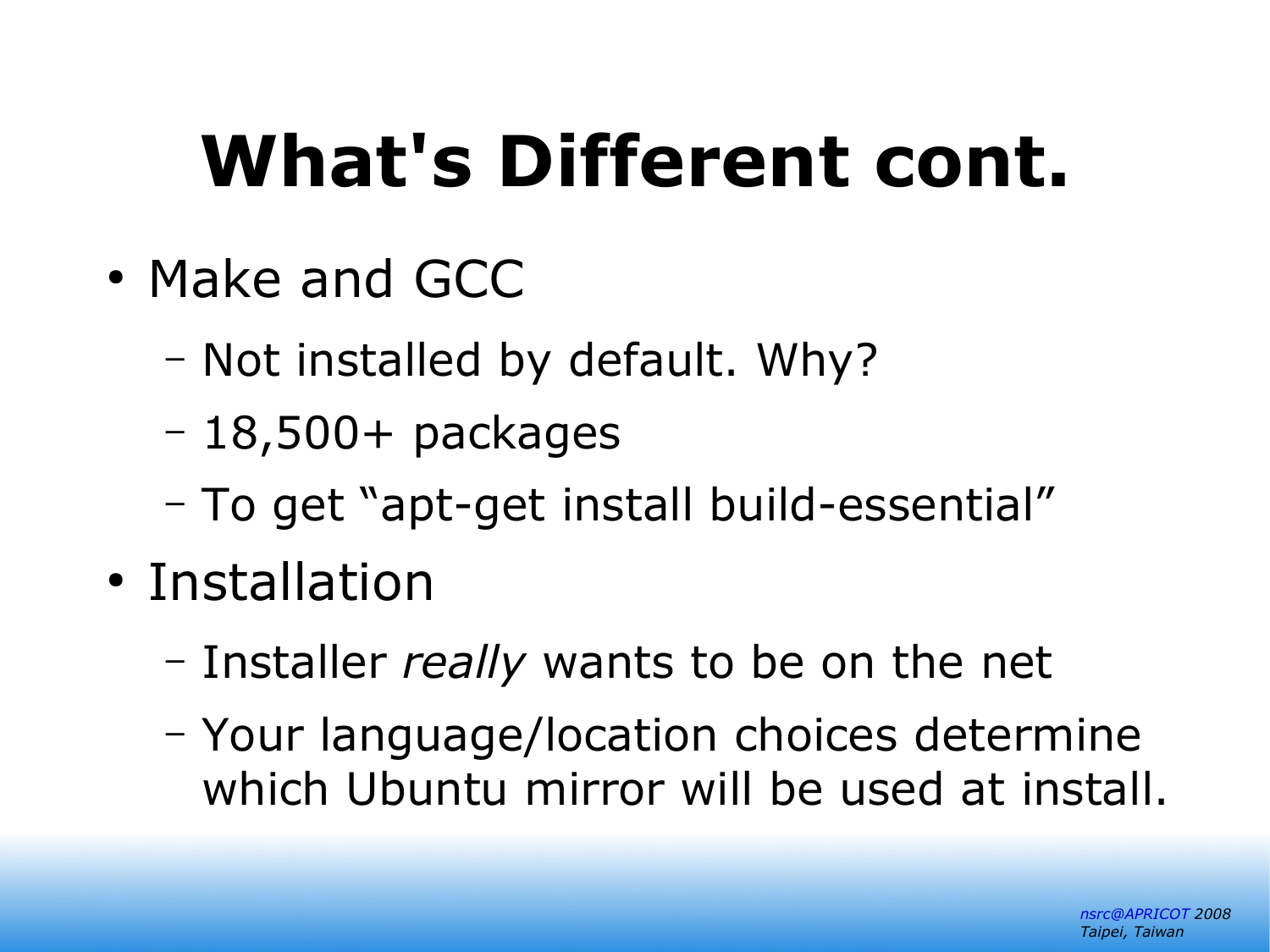## **What's Different cont.**

- The use of *root* is discouraged by default and *sudo* is used instead.
- You can do *apt-get dist-upgrade* to move between major and minor releases.
- Sources in /etc/apt/sources.list (how you install from cd/dvd).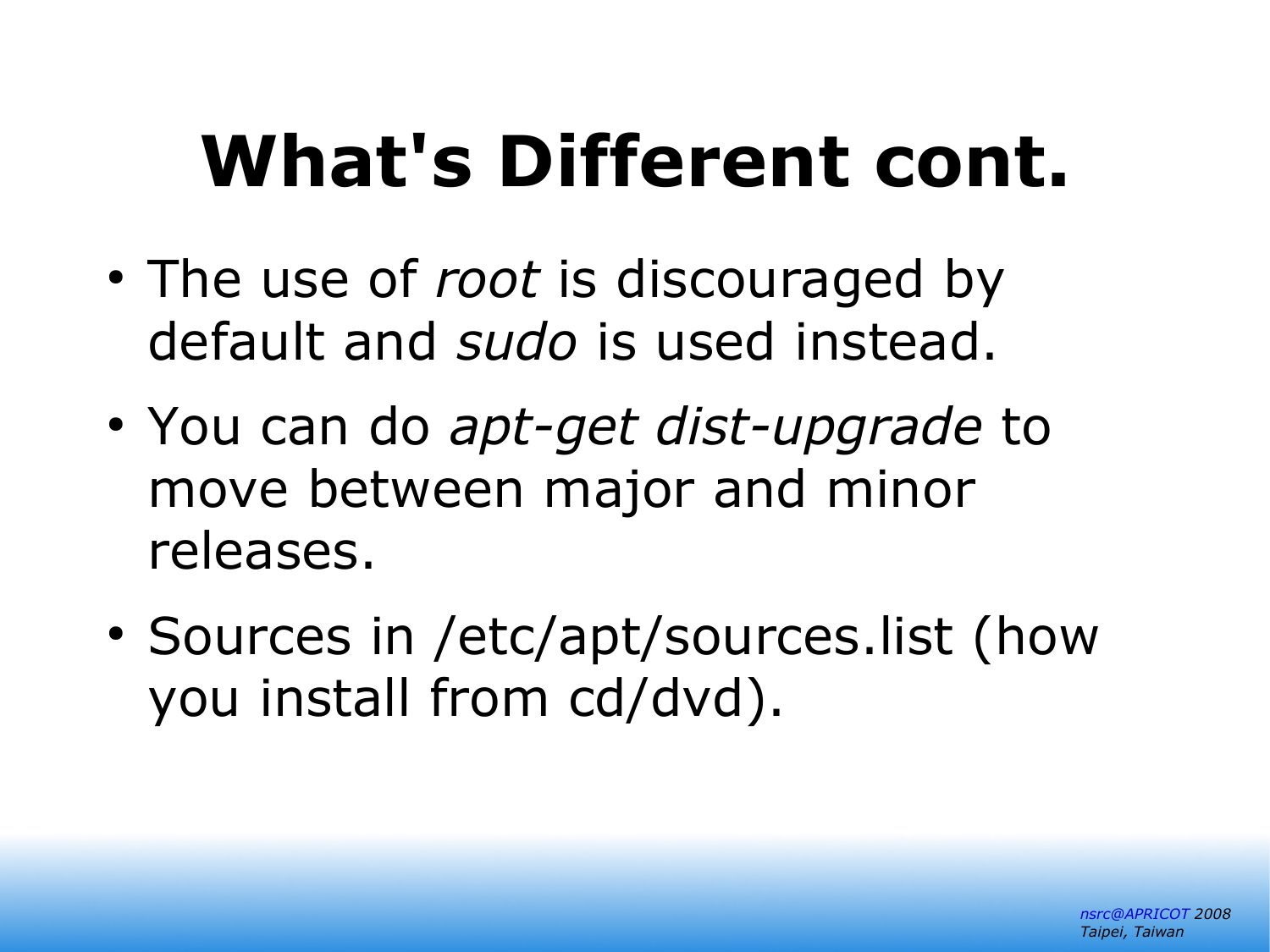# **Software Repositories**

Defines what is available to you  $-$  i.e. where apt will look. There are four major categories:

#### Ubuntu Debian

- 1. main
- 2. restricted
- 3. universe
- 4. multiverse
- 1.stable
- 2. testing
- 3. unstable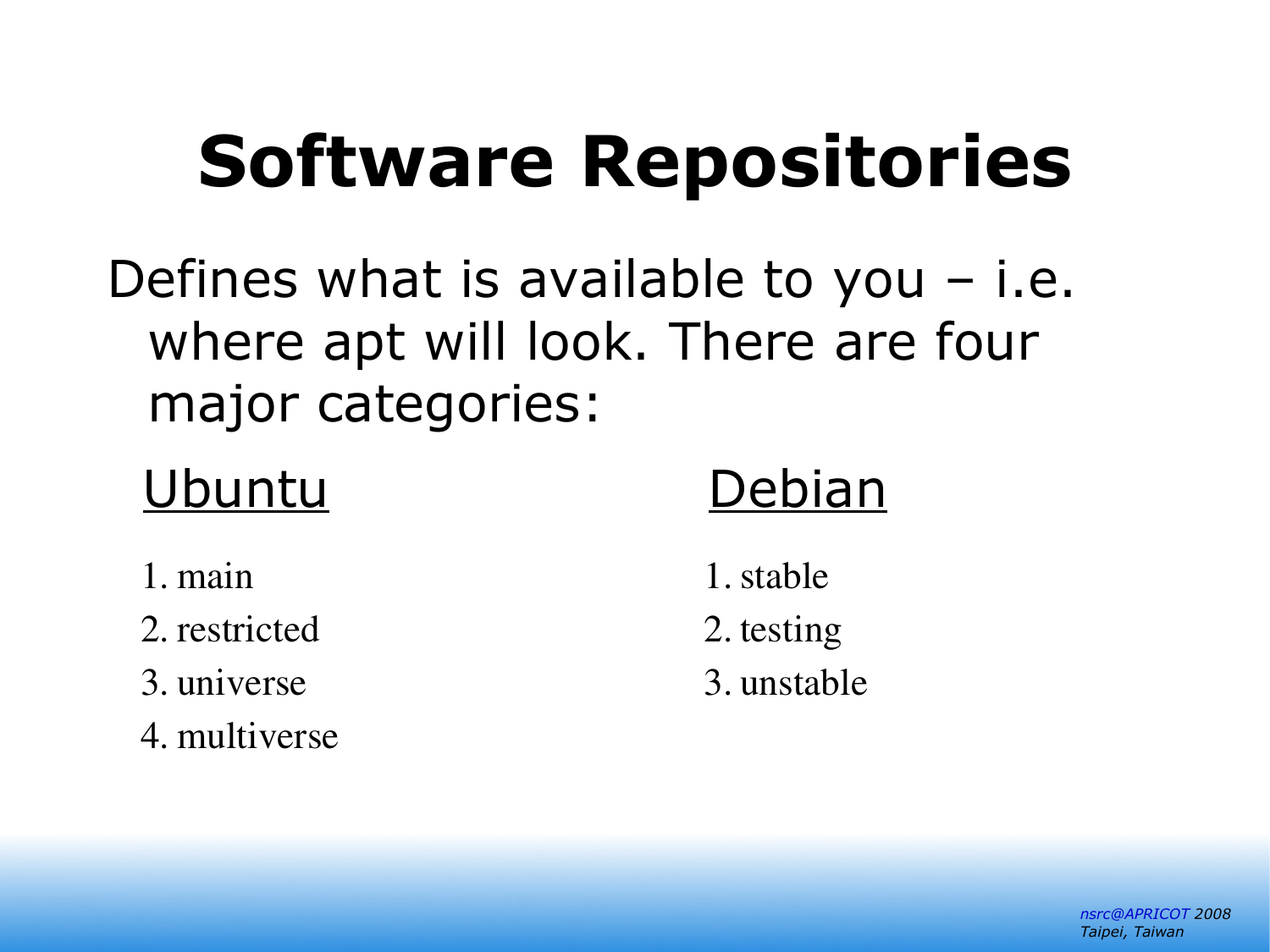# **Software Repositories Ubuntu**

### **main**

- Core install of Ubuntu
- Fully supported by Ubuntu
- Freely redistributable and unencumbered, but may contain binaries.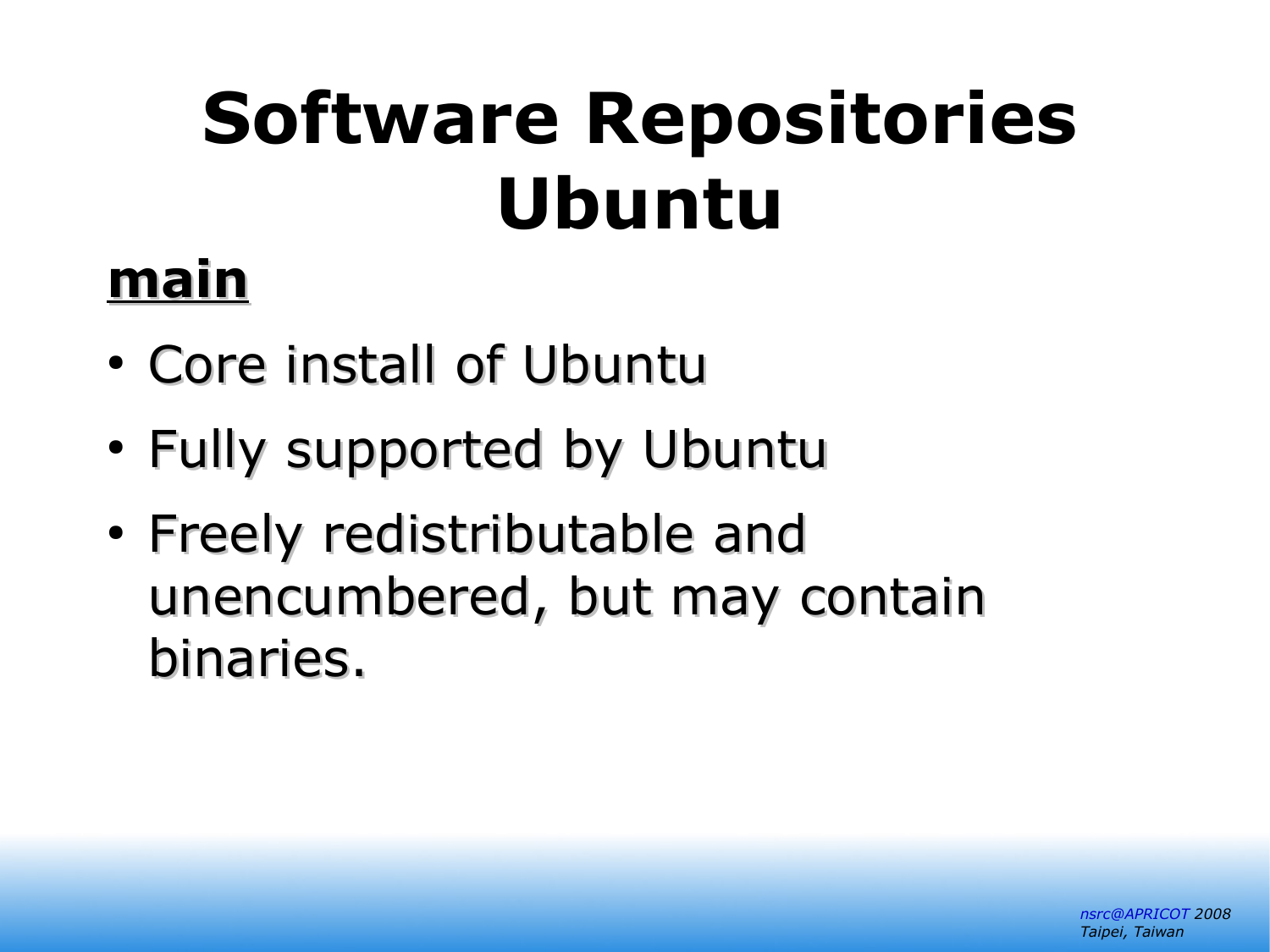# **Software Repositories cont.**

### **restricted**

- Commonly used software, but is not licensed as completely free.
- Supported by Ubuntu as best as possible.
- Includes binary drivers for specific hardware.
- Open source versions used first.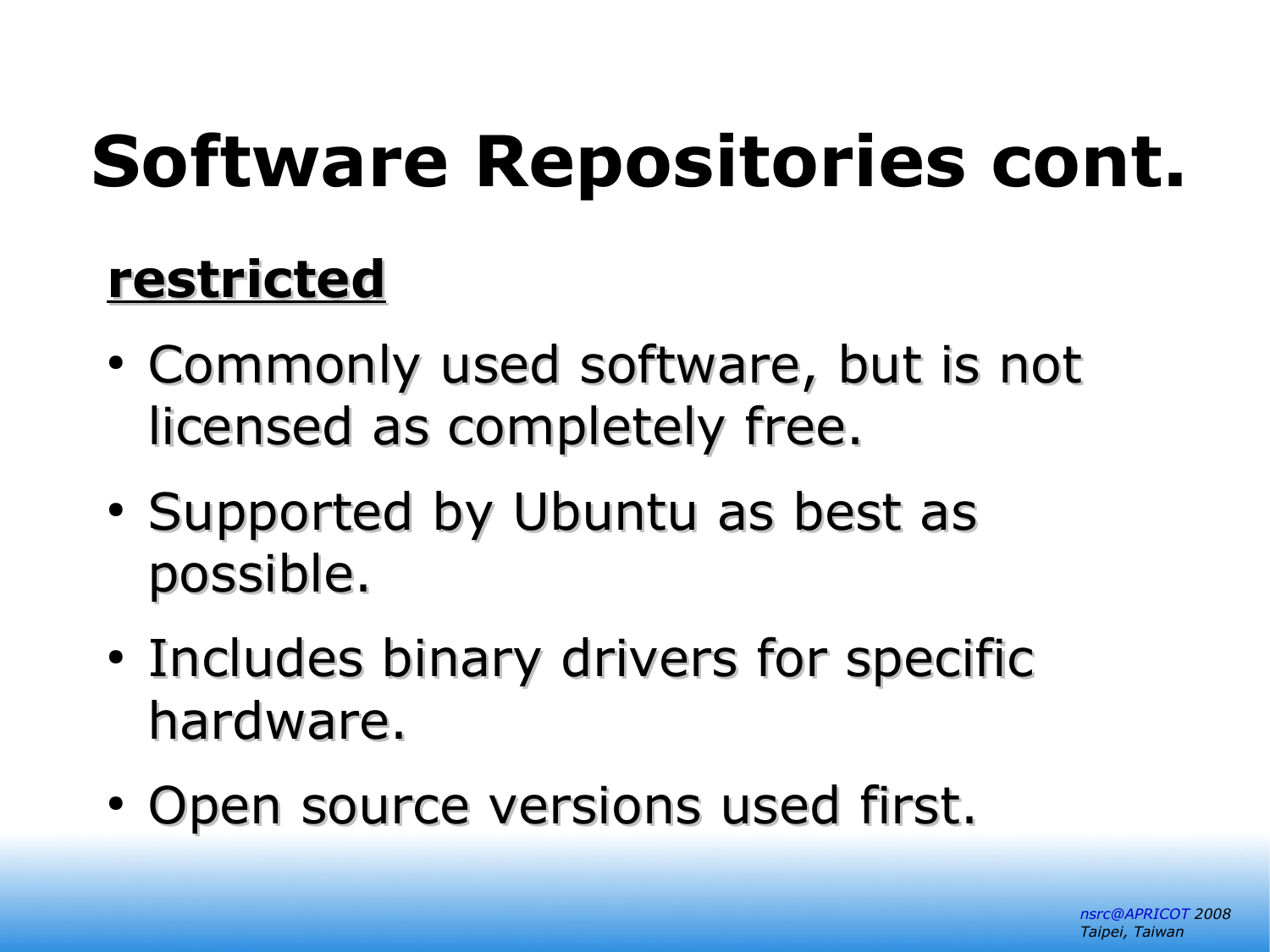# **Software Repositories cont.**

#### **universe**

- Contains remaining open source software that may be available under "less open licenses."
- Built against libraries and tools in "main", thus it should install and be stable.
- No guarantee of regular updates, but they are provided as made available.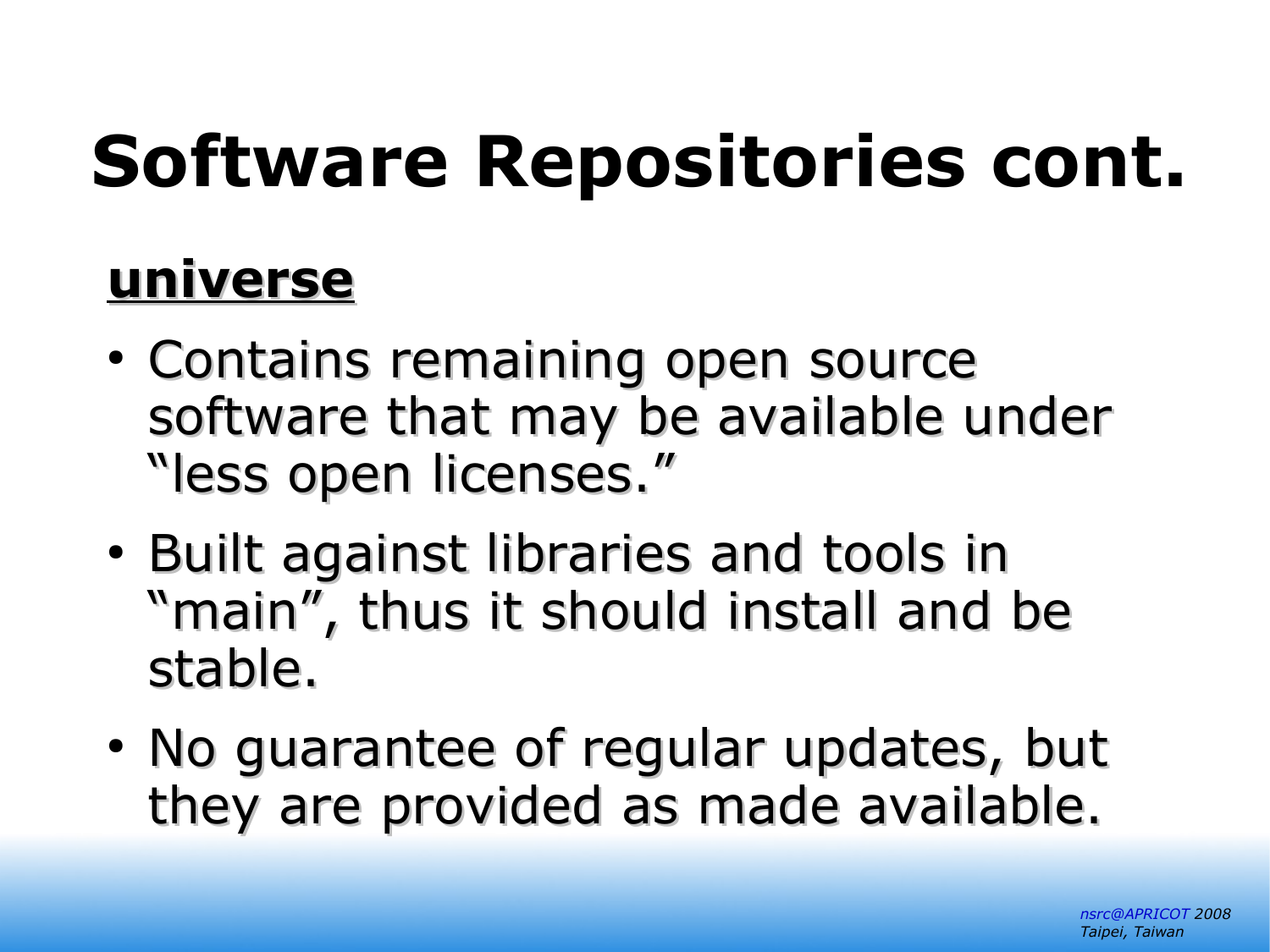# **Software Repositories cont.**

### **multiverse**

- Contains software that is "not free."
- You must determine if you meet licensing requirements.
- Unsupported and updates/upgrades are not provided.
- Use "at your own risk."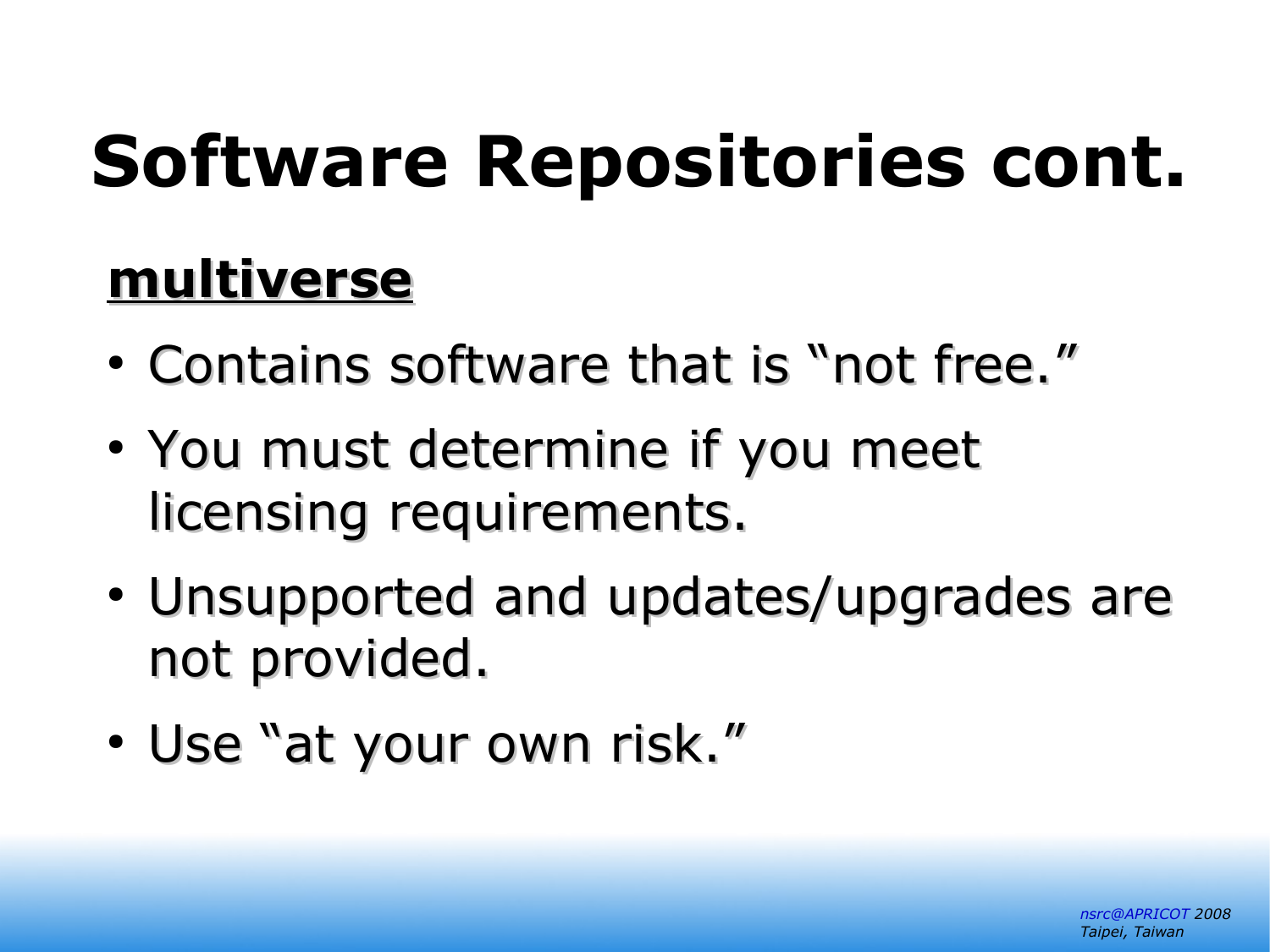# **What's the Reality?**

For "simple" servers "main" and "restricted" are enough.

For servers with more complex configurations (like in this class), then "universe" is a must and "multiverse" may be needed as well.

Stability: you must pay attention to multiverse installed software.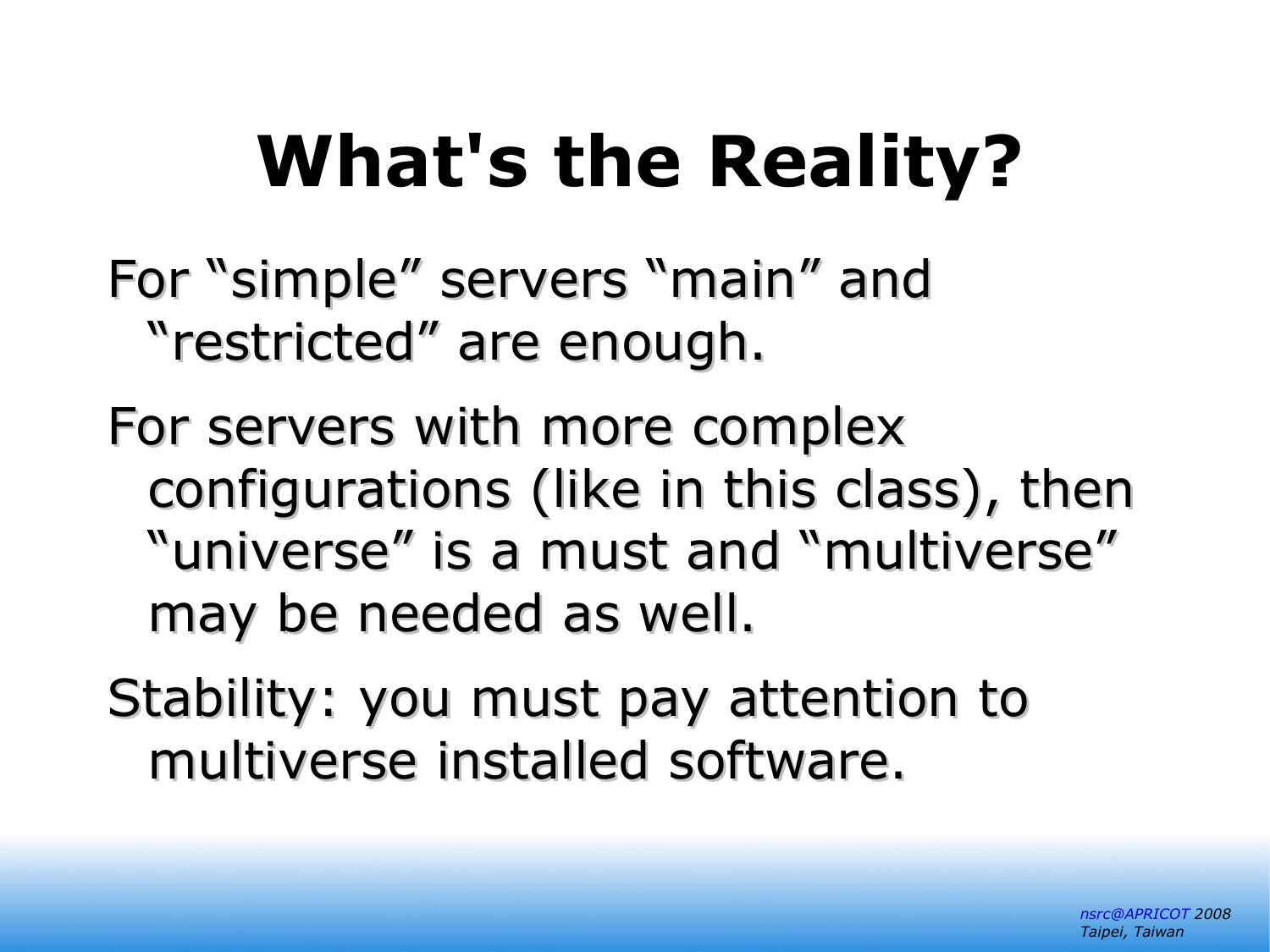# **Additional Repositories**

On some occasions you may need to add third-party repositories for specific software. These may move to multiverse at some point.

### **Examples Include:**

- **Skype**
- **PPTP**
- IE emulators (your author uses for testing)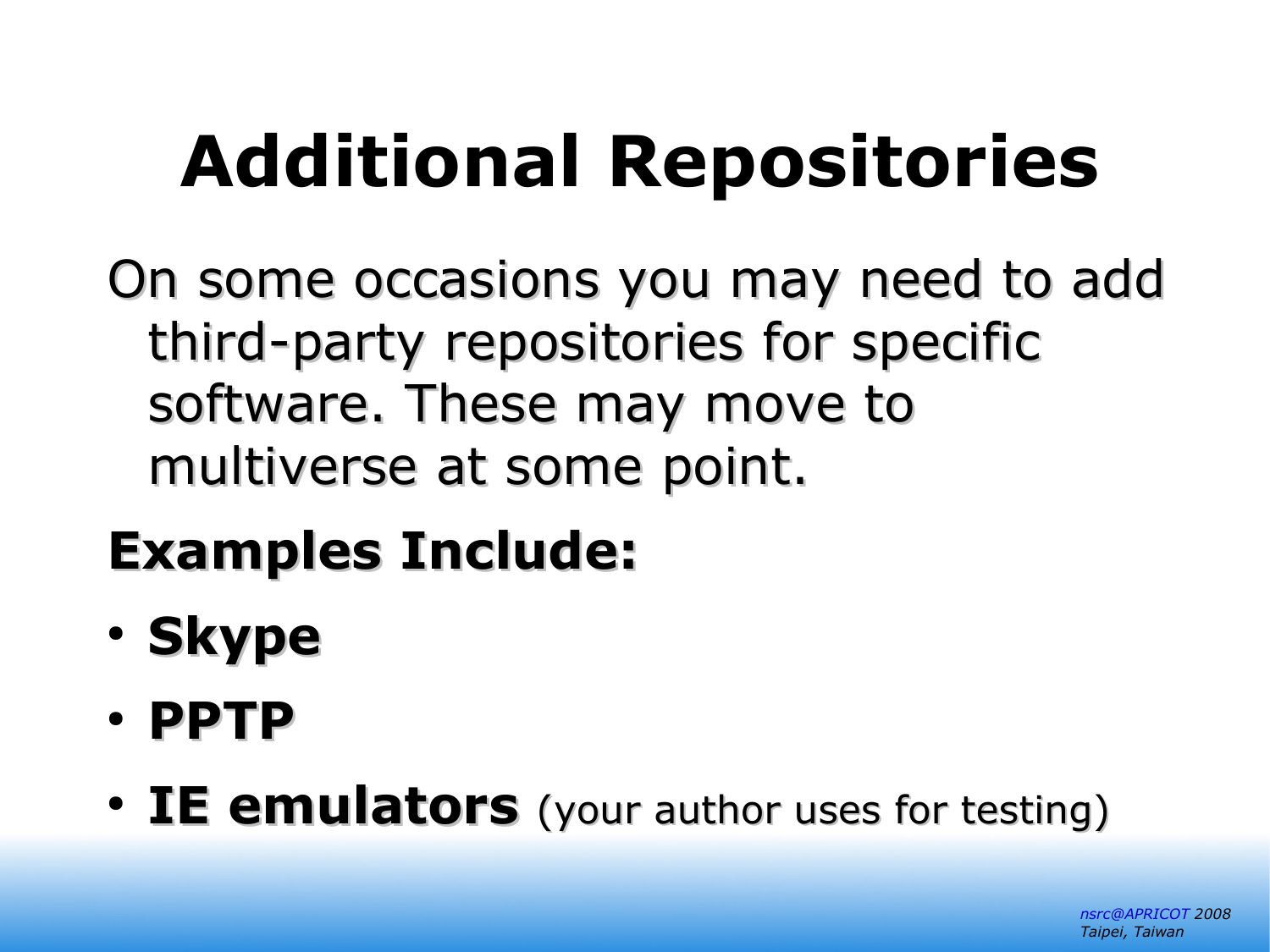# **Additional Repositories**

#### **Backports**

- See<http://www.backports.org/>
- Be careful with these. Newer software that is "backported" to run on older versions of Ubuntu (or Debian...).
- Can cause problems if you wish to do a distribution upgrade.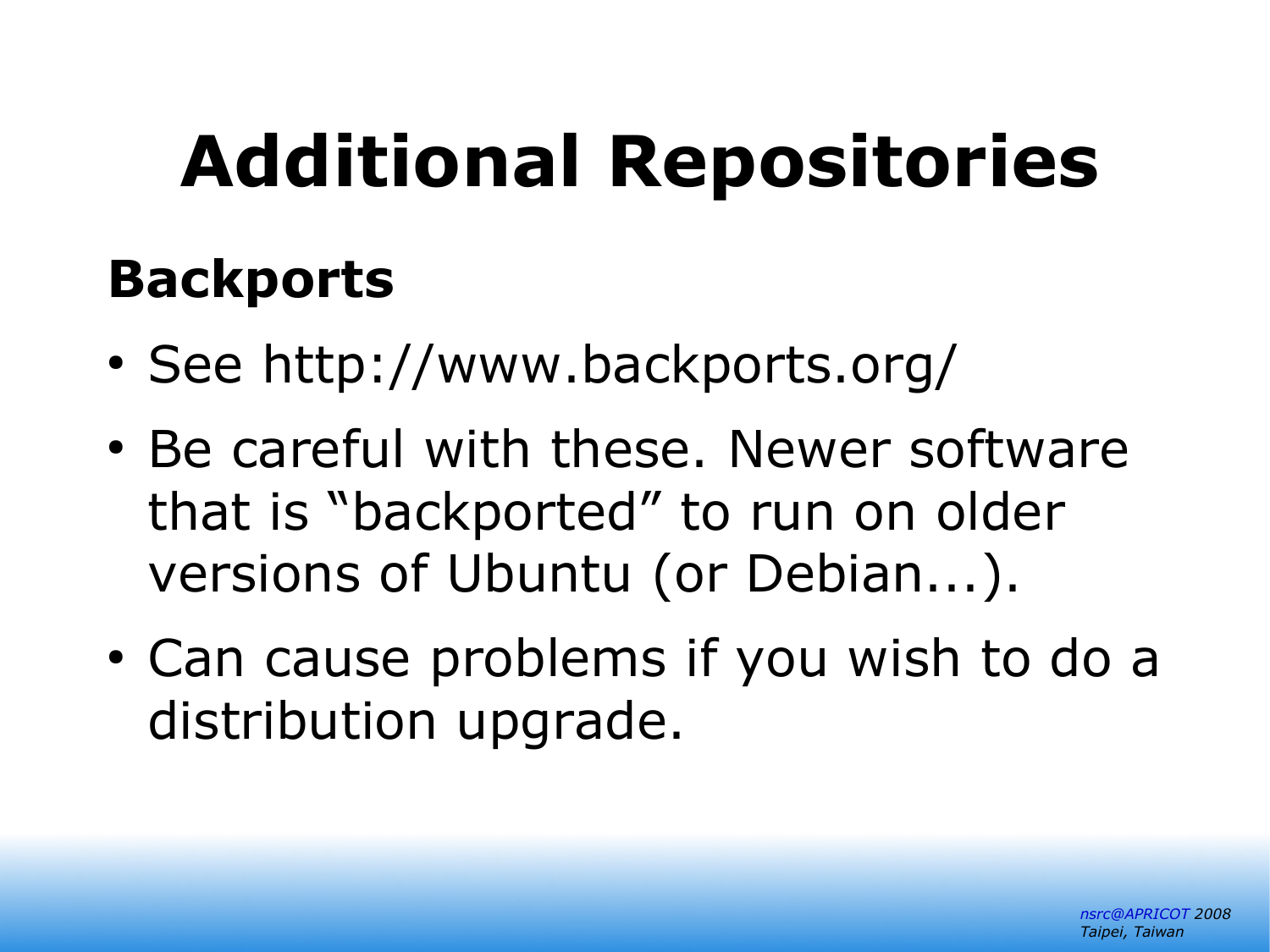# **Repository Philosophy**

#### **Ubuntu 7x vs. Debian**

- Fundamental change in philosophy:
	- Firefox, Thunderbird, OpenOffice, kernel, proprietary binary drivers, etc...
	- Ubuntu repository vs. Debian for Firefox
		- main vs. "iceweasel" now in stable http://web.glandium.org/blog/?p=97
	- Ubuntu licensing issues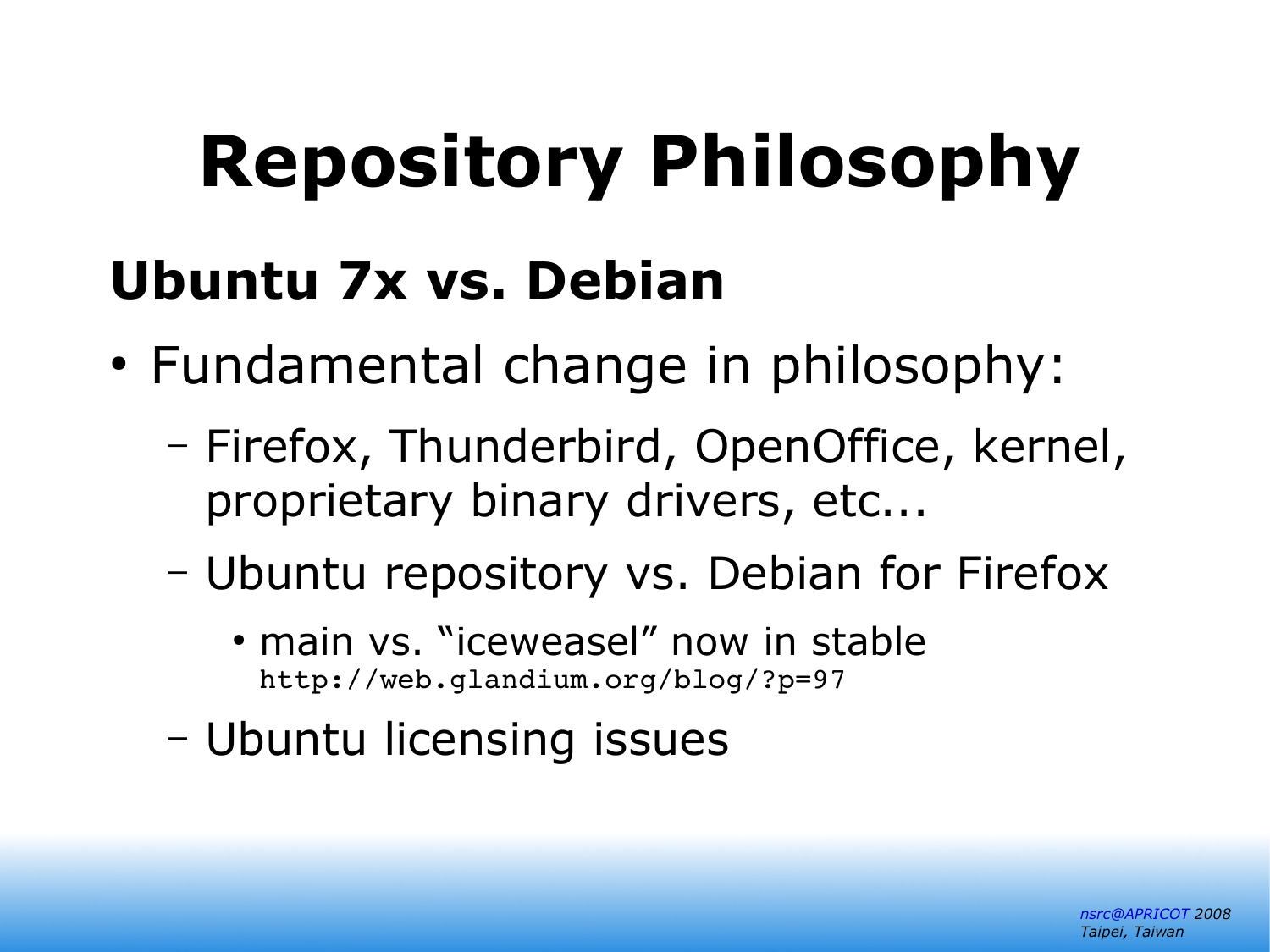# **Specifying Repositories**

### **/etc/apt/sources.list**

- We'll hand edit this file. If you use a GUI, then Synaptic can do this for you.
- This file contains a number of additional items...
- Understanding the configuration is critical to understanding your config.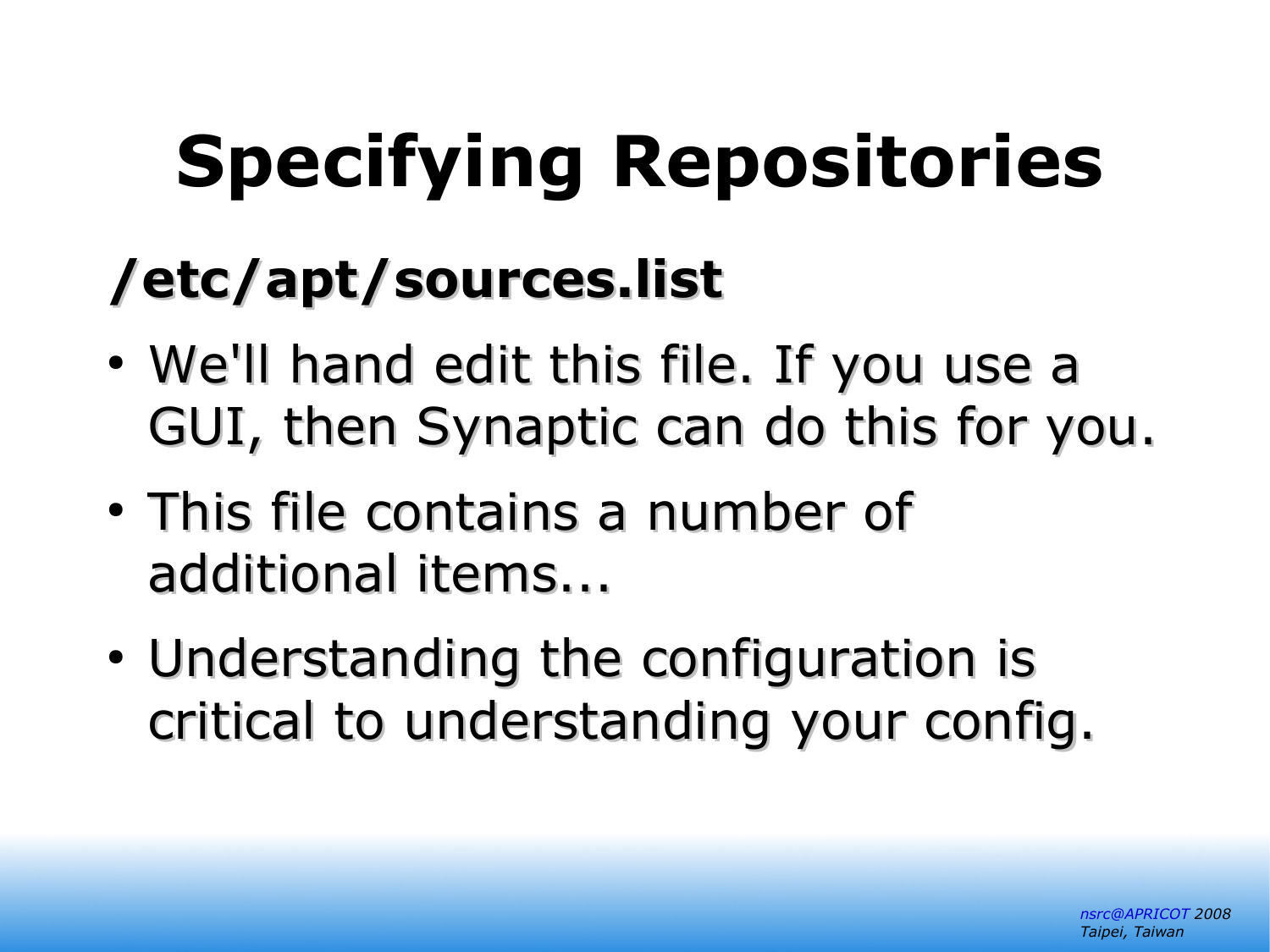# **/etc/apt/sources.list**

### **Includes**

- Repositories
- Location: i.e. local mirrors, cd/dvd-rom, local server (noc in classroom or country-specific server), ftp, etc.
- Security update repositories
- third-party repositories
- backports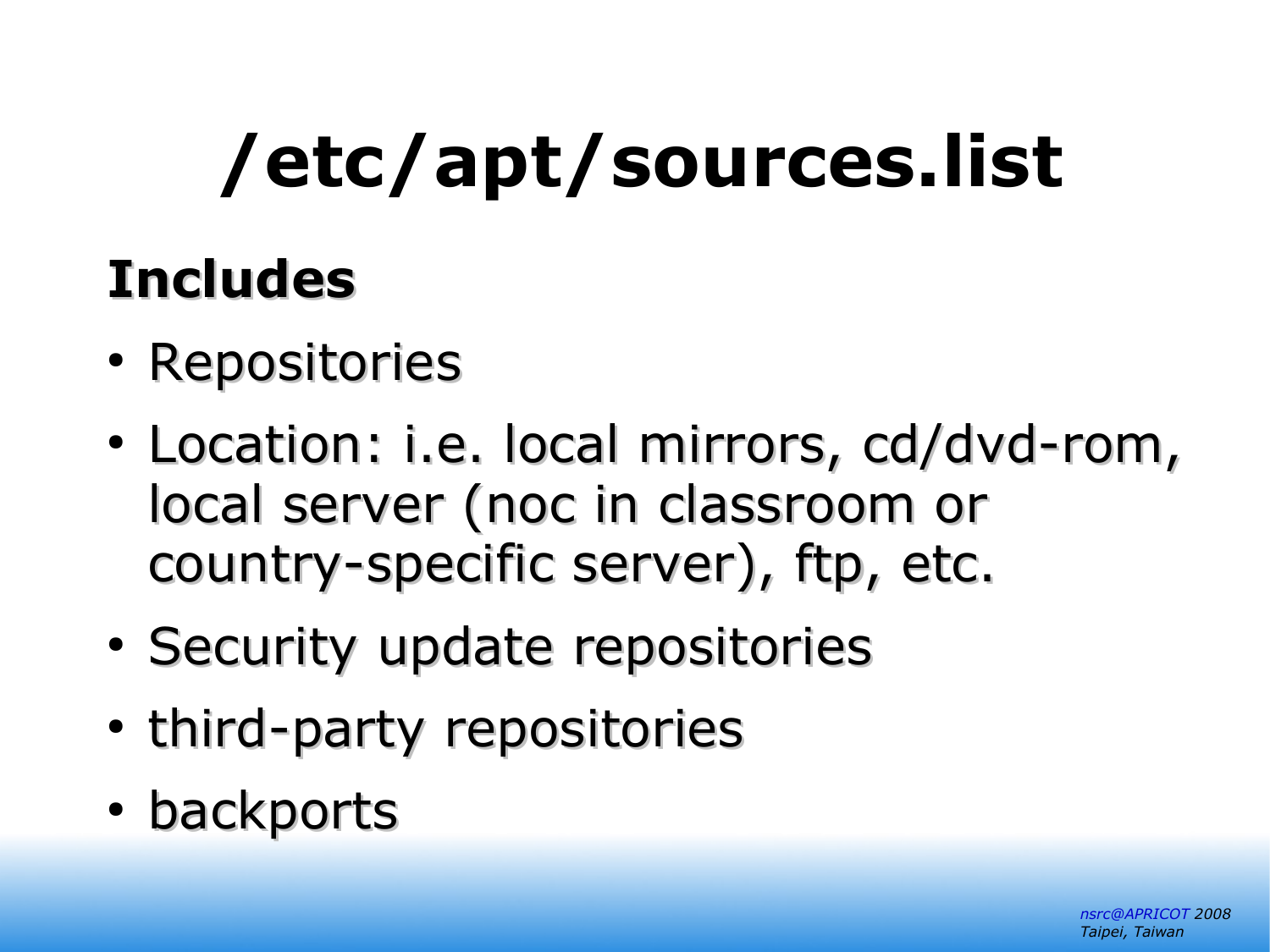### **Critical Reads**

### **man apt-get man sources.list**

Some people like aptitude. That's fine, but watch out for dependency issues!

> *[nsrc@APRICOT](mailto:nsrc@APRICOT) 2008 Taipei, Taiwan*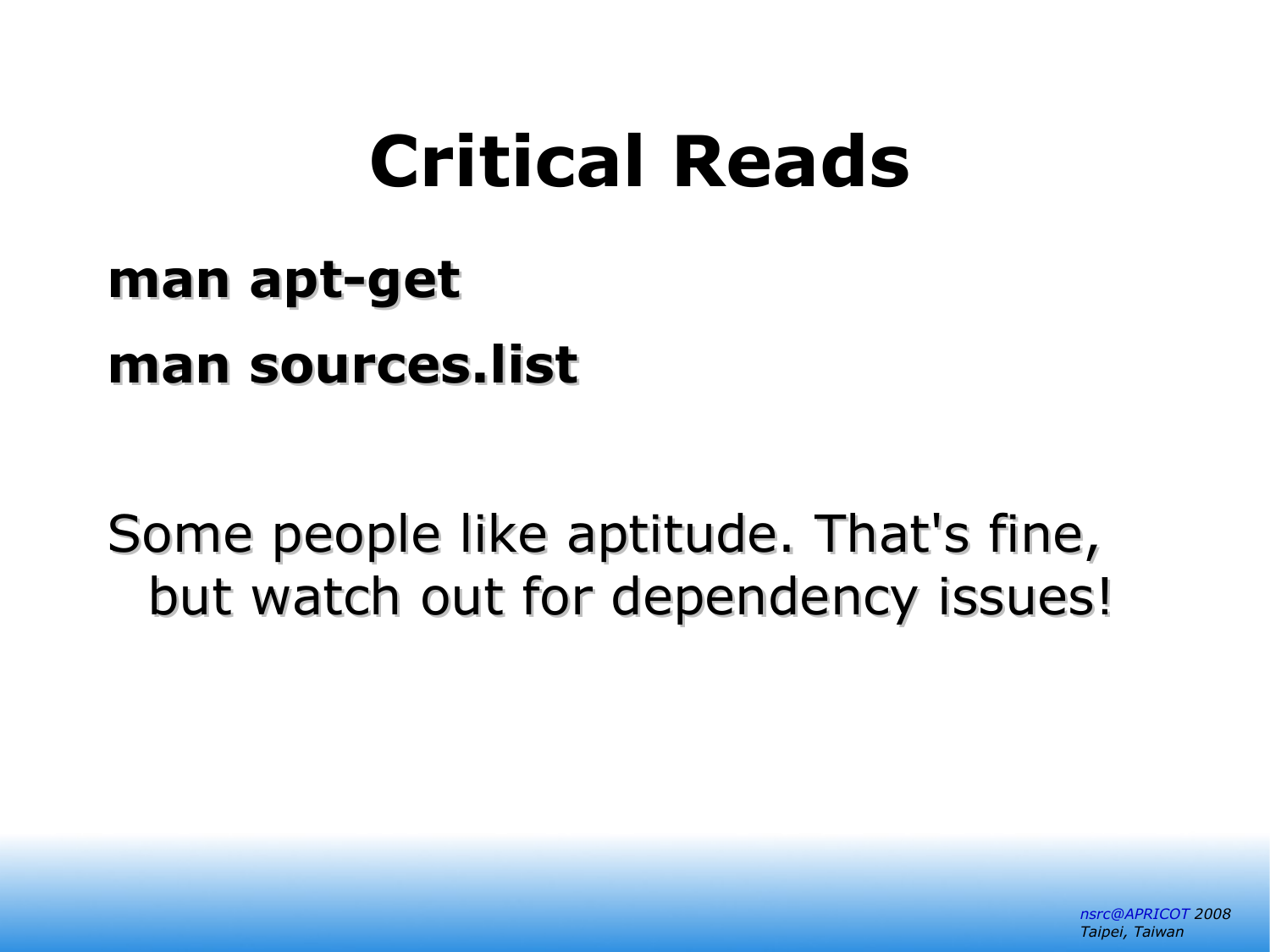### **Meta Packages**

- **Annoying to new users**
- **Provide all packages for subsystems**

### ● **Initial documentation**

https://help.ubuntu.com/community/MetaPackages

### **Examples include:**

- build-essential (libc, g++, gcc, make)
- ubuntu-desktop (xorg, gnome)
- xserver-xorg-video-intel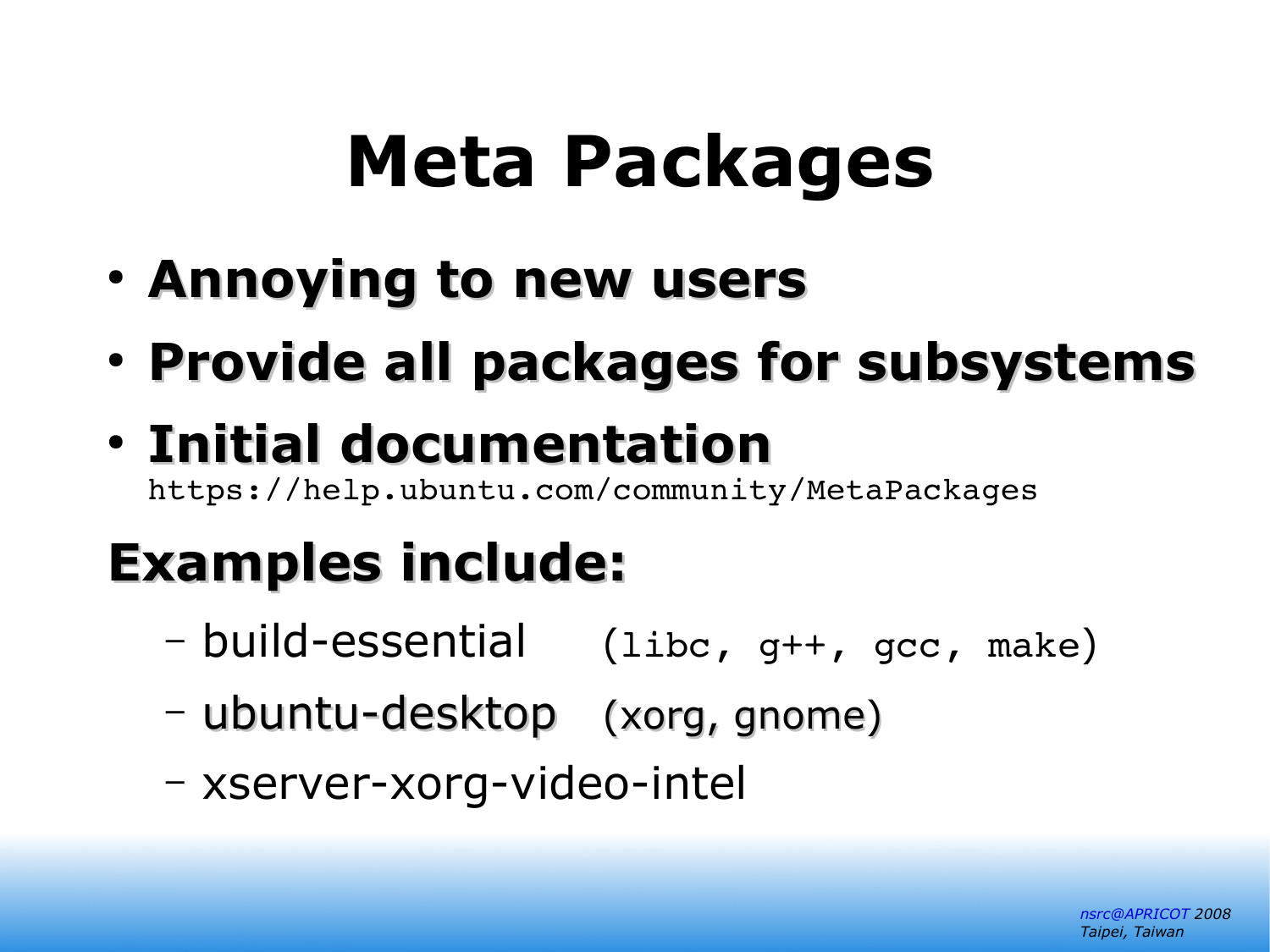# **There's more...**

But, hopefully enough to get us started...

#### **Some Resources**

- www.ubuntu.com
- ubuntuforums.org
- www.debian.org
- ubuntuguide.org
- http://en.wikipedia.org/wiki/Debian
- http://en.wikipedia.org/wiki/Ubuntu\_(Linux\_distribution)

#### *GIYF (Google Is Your Friend)*